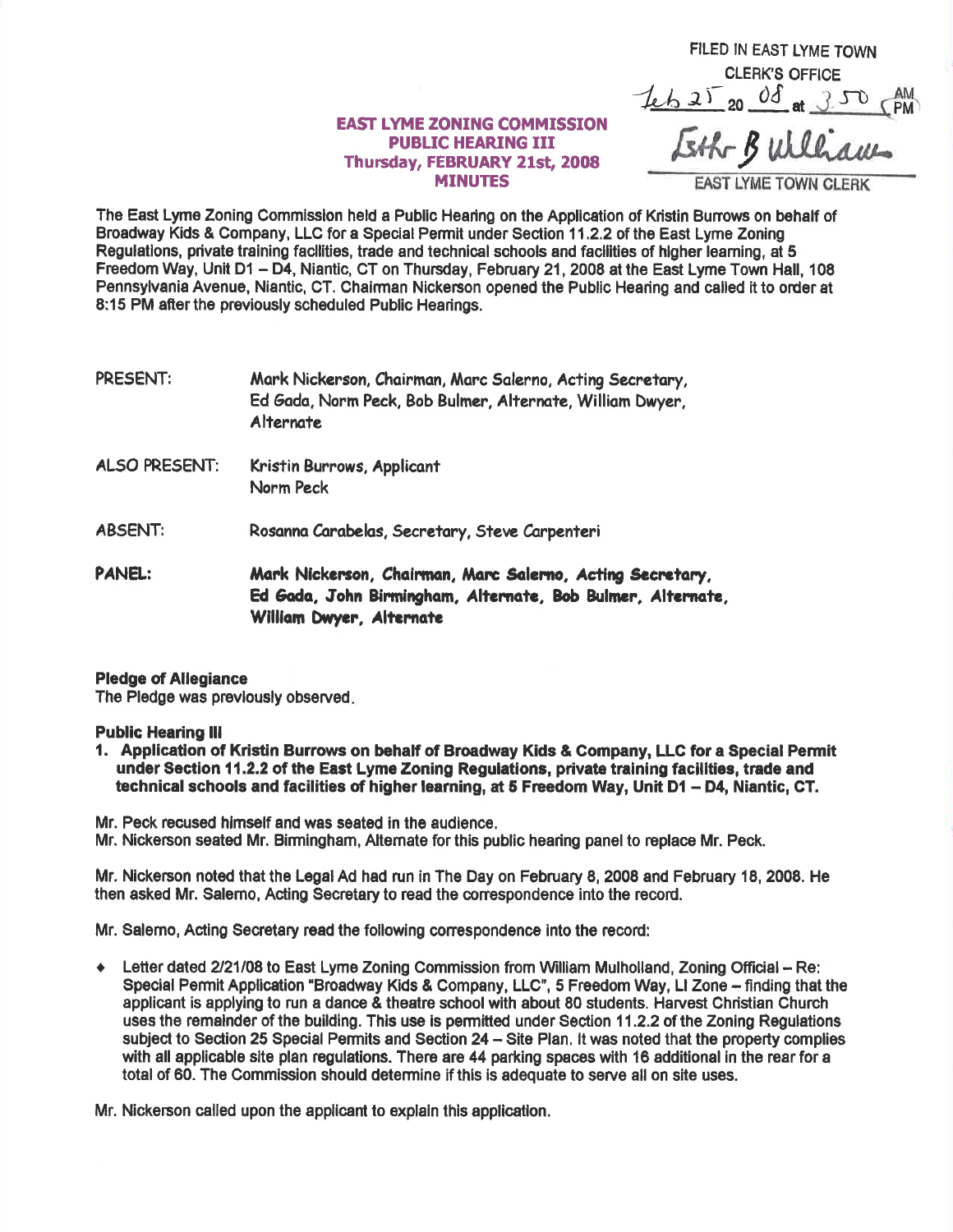Kristin Burrows, owner, director and applicant said that she opened her business in 2000 in Waterford and has been located in East Lyme slnce 2002 and looks forward to continuing her business here. They offer instruction in dance, acting and voice. She said that they have approximately 80 students and that the hours of operation are typically from 4PM to 8:30PM as they are afier school programs. Classes are held Monday thru Thursday wlth an occasional Saturday moming class. The parents generally drop off and pick up their children for the 1 to 2 hour dass and the class sizes range from 4 to 10 students per class. Wth the hours of operation, parking should not be a problem. With a church next door and thls business closed on Sundays, there should be no parking issues.

Mr. Bulmer asked the ages of the children that attend these classes. Ms. Burrows said that they range from the small kids to adult although there are few adult kids.

Mr. Bulmer asked how the kids would be supervised so that they are not wandering around. Ms. Burrows said that there is a waiting area and that the parents drop their kids offthere and that they also have to physically pick them up. The kids are not released unless they see the parent there and if others pick them up they have to have a note and identification.

Mr. Bulmer asked if the building is secure. Ms. Burrows said yes.

Mr. Bulmer asked the maximum number of people and the days of operation.

Ms. Burrows said that they are open four days from 4 PM to 8:30 PM and an occasional Saturday morning. All of their classes combined (there are 14) have 80 people at most.

Tom Burrows, Applicant explained the security noting that a back door was eliminated and that the remaining door is used by the teachers only. This was explained on the site plan. He noted that there are four front entrances and that people usually do not park in the back to pick up their children.

Ms. Bunows said that this is pre-existing industrial and that she has gone over all of this with Mr. Mulholland previously.

Mr. Burrows added that there are also four bathrooms in the facilities.

Mr. Salemo asked how many kids maximum per class.

Ms. Burrows said that  $8 - 10$  kids are the max per class.

Mr. Salerno asked about the amount of time in between classes.

Mr. & Mrs. Bunows said that it is usually 10 to 15 minutes howeverthe kids usually come and stay and go through more than one class since they offer dance, acting and voice and try to hold the classes one after the other so that they can attend them in succession on the same evening. Most students stay fortwo classes that run in succession and are then picked up.

Mr. Salemo commented that there are 11 parking spots in the front plus a handicap spot and plenty in the back and that it seems that there are enough spacos plus there is time forthe change between classes. Mr. & Mrs. Bunows said that most of thelr students are dropped-off and pioked up later.

Mr. Birmingham asked about people parking in the back and if they would have to ring a bell to get in. Ms. Burrows said that this is not encouraged and that she does not expect that it will happen as the instructors are the only ones using the back entry.

Mr. Birmingham asked what if a kid is not picked up  $-$  what they do.

Mr. & Mrs. Burrows said that they have been in business for nine (9) years now and that they have all of the contingencies covened and the emergency contact information that they need to make sure that the child is safe.

Mr. Bulmer asked about the lighting on the building since classes get out when it is dark outside.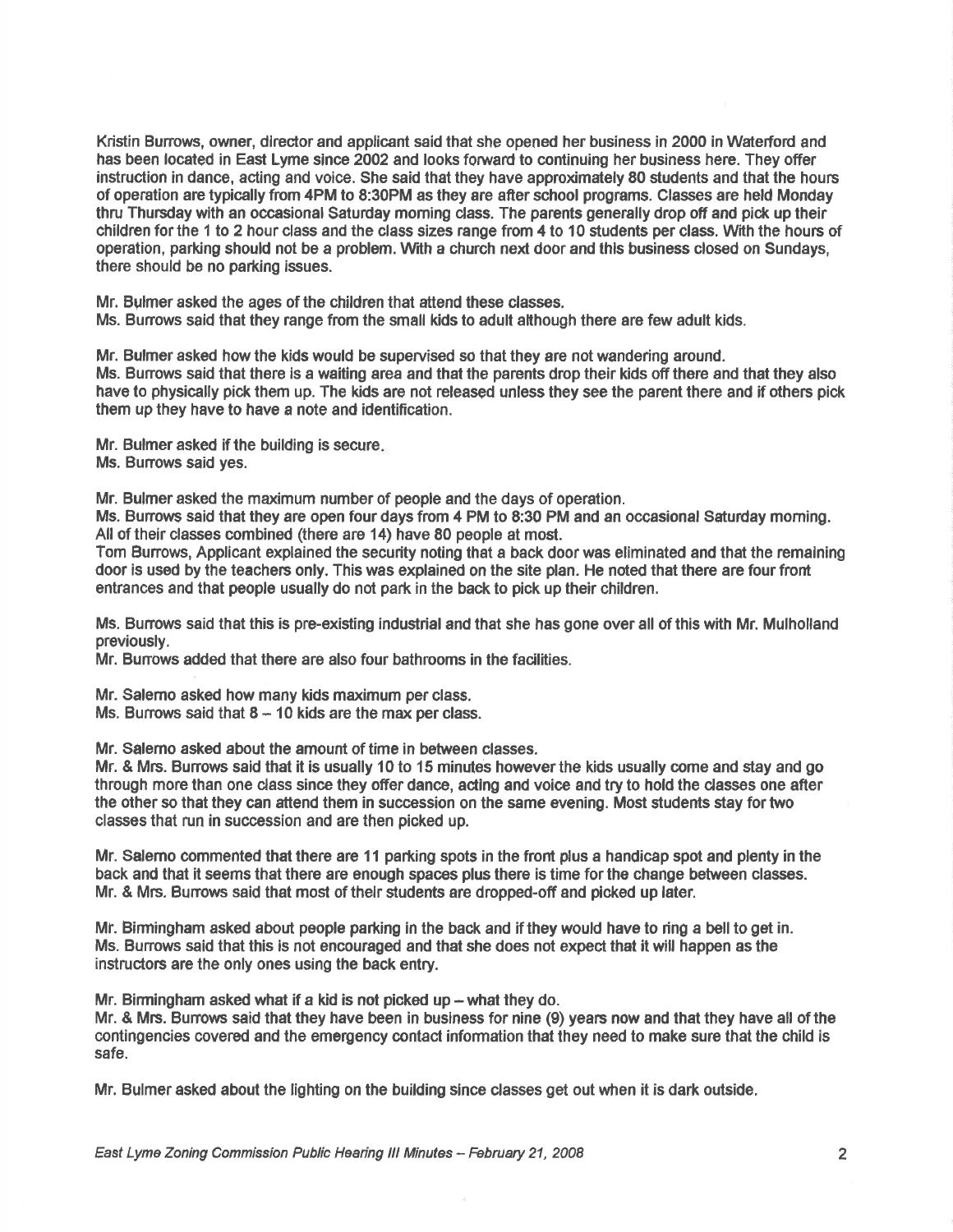Mr. Burrows said that the building is well lit under the eaves in the front and the back has low-type lighting that insures that people are not in the dark.

Mr. Nickerson called for public comments in favor, against or neutrally on this application  $-$ Hearing none -

Mr. Nickerson said that he would like it in the record that he knows the applicants and that any decision that he makes this evening would not be done to benefit the applicant and that he would not have anything to gain financially or otherwise from his astions on this application.

Mr. Nickerson asked if the Commission had any other questions or comments -Hearing none -Mr. Nickerson called for a motion to close this Public Hearing.

\*\*MOT|ON (t) Mr. Salemo moved that this Public Hearing be closed. Mr. Bulmer seconded the motion. Vote:  $6 - 0 - 0$ . Motion passed.

Mr. Nickerson closed this Public Hearing at 8:38 PM.

Respectfully submitted,

Koren Zmitruk, Recording Secretary (Note: Mr. Peck retumed to be seated at the table and Mr. Birmingham was seated in the audience,)